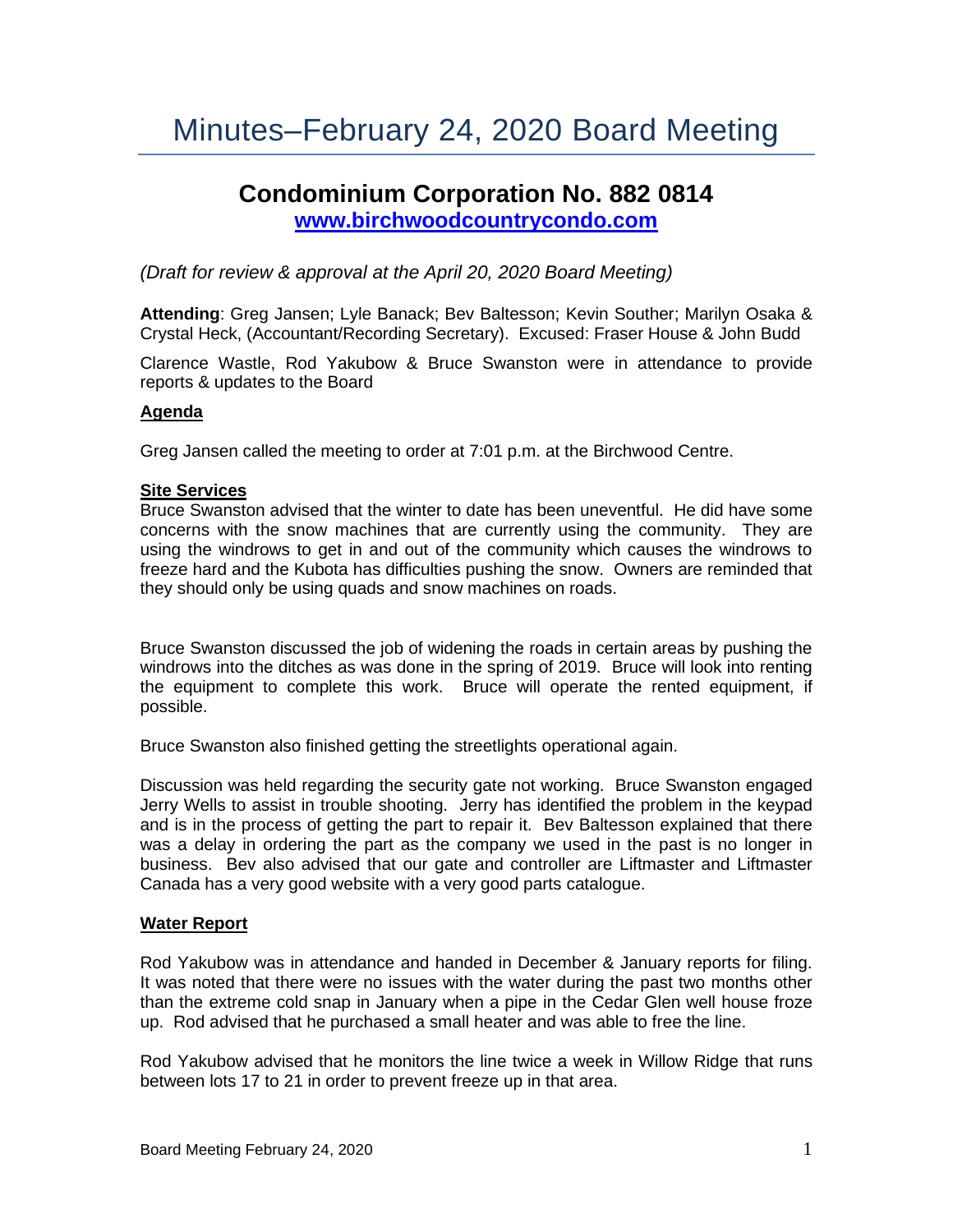Rod Yakubow advised the Board that Jerry Wells will be covering for the month of March. Rod Yakubow will be available for any questions by email while he is away.

Rod Yakubow provided a memory stick of the 2019 Weekly Water Reports for filing.

Rod Yakubow asked Bruce Swanston to remind Clay of CK Contracting about the culvert & ditching work that needs to be completed prior to the start of spring runoff.

Rod Yakubow advised the Board that Jerry Wells had questioned him about the water usage in the Willow Ridge area as there is a collection of water in the ditch near lot 104. Rod advised that the water usage is normal and does not think that this water is a result of any water leak or break. Rod suspects it is runoff from a spring in the area. Bruce Swanston will investigate further and, if necessary, arrange to have the culvert steamed to clear it.

Rod Yakubow reported that the project of taking pictures of CC valve locations was recently proven to be useful. An owner whose CC valve had been shut off 2-3 years ago requested the CC valve to be opened. Bev Baltesson provided pictures for Rod to easily identify the location of the CC valve that was, of course, buried under ice and snow. Rod & Bev will work towards completing this project in the summer of 2020.

The water report for the month of December 2019 is as follows: # 6 Aspen Grove –23,254 gals # 2 Cedar Glen – 14,767 gals # 3 & # 4 Willow Ridge – 74,183 gals

TOTAL FOR ALL WELLS – 112,204 gals Chlorine Used 6.75 gals

The water report for the month of January 2020 is as follows: - # 6 Aspen Grove –24,210 gals # 2 Cedar Glen – 14,248 gals # 3 & # 4 Willow Ridge – 76,225 gals

TOTAL FOR ALL WELLS – 114,683 gals Chlorine Used 14.5 gals

#### **Approval of Previous Minutes**

Minutes of the December 9, 2019 meeting were previously circulated.

**Motion:** Lyle Banack moved that the minutes be accepted as presented; Kevin Souther seconded the motion. **Carried unanimously**

#### **Financial Report**

Crystal Heck provided reports for November & December 2019 for the Board's review. T5018 and the WCB annual return for 2019 were provided for filing.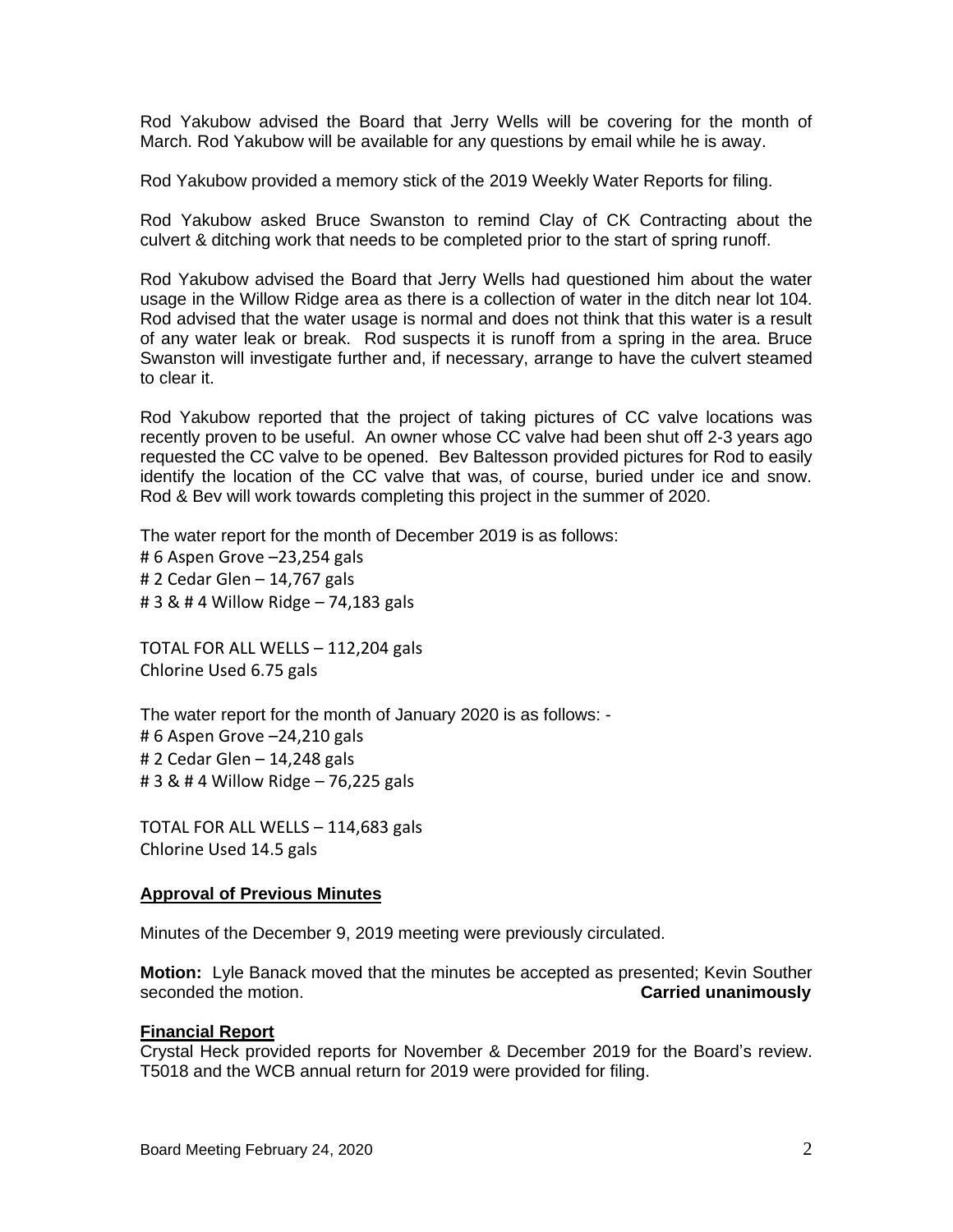Bev Baltesson reported that there are currently 14 lots in arrears, 4 lots are over 90 days in arrears. Crystal Heck will send out the next set of overdue notices this week and will continue to work with owners to clear the arrears.

Lyle Banack inquired about the ground's maintenance budget showing over budget to date. Bev Baltesson provided the Board with a detailed breakdown of ground maintenance and water costs up to February 12, 2020 (ie gravel, dust control, water testing, repair etc). This breakdown shows what the costs of the ground maintenance budget to date is due to the dust control paid for in the summer. The grounds maintenance budget for the year remains within budget for the year.

# **Site Services**

Kevin Southern updated the Board regarding a discussion with the contractor, Waybest Tower Inc, who will be replacing Xplornet's tower. Further details are provided in New Business section below.

# **Brazeau County Liaison**

Nothing to report

# **Old Business Action items as per list**

- Community map no updates
- Community Lot signs no updates
- Electrical boxes replacement and installation on hold until Spring 2020
- CC Valve and Water Hydrant Locations –Kevin Souther & Bev Baltesson will resume this project in the summer of 2020.
- Frozen water line this is being monitored & flushed twice a week by Rod Yakubow. No issues have been identified. Repairs yet to be determined.
- Drainage by Lots 78 80 on hold until Spring 2020
- Security gate & codes keypad is not working, and action is currently underway to have it repaired. Codes will be changed in the summer of 2020.
- Brazeau Funding Information no updates
- Brazeau Grant Information no updates
- Recycle Dumpster no updates
- Condo act clarification Clarence Wastle provided an update of changes effective January 1, 2020. Bev Baltesson expressed an interest in attending an upcoming information session in Red Deer regarding the recent changes to the CPA and asked if anyone else would be interested in attending. Clarence Wastle advised that he recently attended a full day session regarding these changes and was planning on attending the Red Deer session as well. Board members present were not available to attend this session and agreed that membership registration and expenses would be covered for Bev Baltesson to attend on behalf of the Board.

Discussions regarding changes to the reserve fund study, rules & regulations, bylaw revisions, insurance, AGM notification, voting etc. Further clarification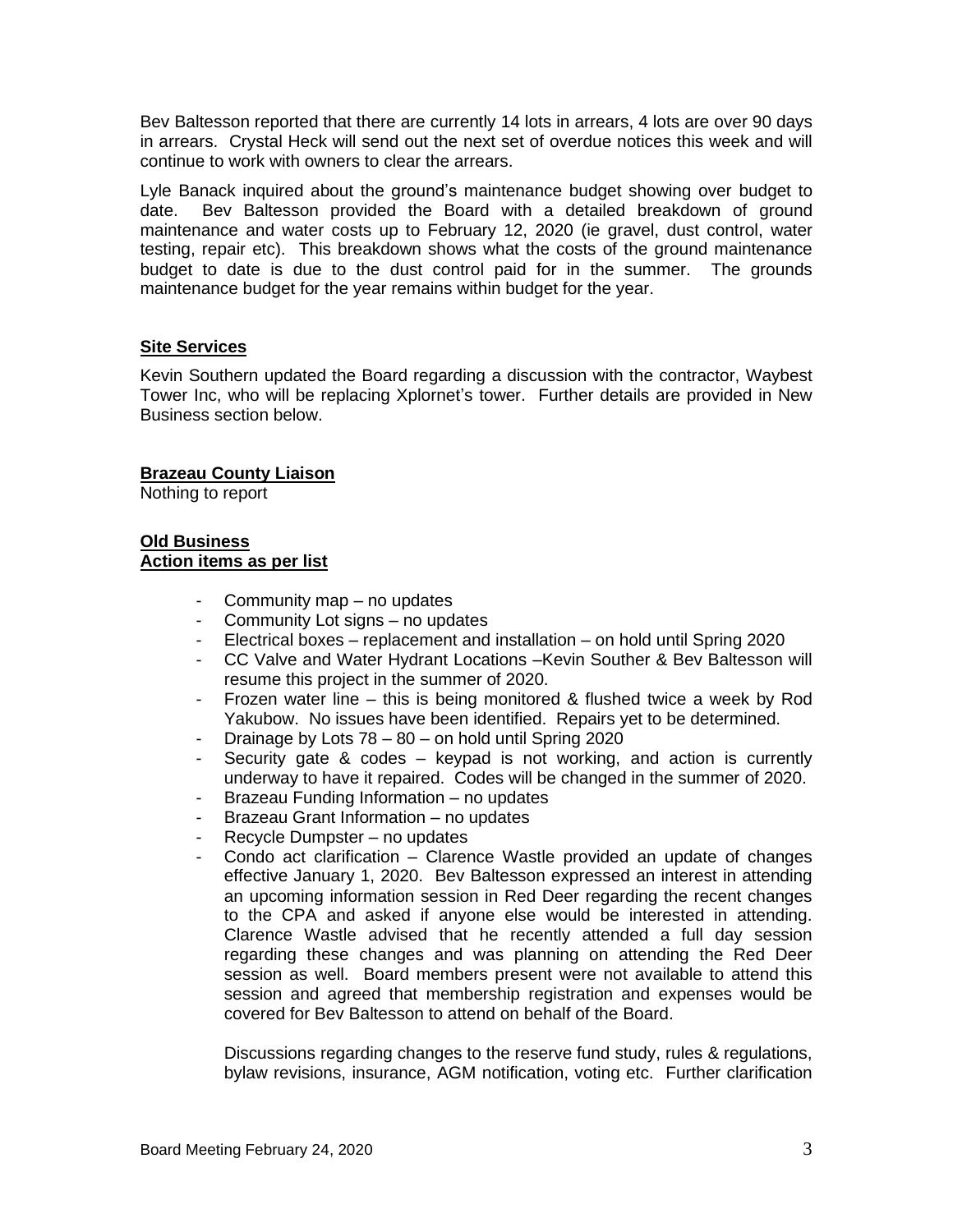on these topics and changes will be implemented to conform with the new CPA, as necessary. Clarence Wastle was thanked for his input and updates.

- Annual meeting date & fiscal budget – Lyle Banack expressed concerns that if we held our AGM as scheduled on June 2, 2020, we would be in jeopardy of losing an opportunity to apply to the GOA for a low interest loan to fund the water upgrade project. If we considered moving our AGM to May 2, 2020, we would have the necessary time to apply for this funding providing the required approval from the owners was obtained at the AGM. If we miss the opportunity to apply for funding or the owners turn down our request to borrow money for the project, the only alternative is a Special Assessment that would have to be paid by each owner as soon as possible in order for us to have the necessary money to fund the upgrades.

**Motion:** Lyle Banack moved that we change the June 2, 2020 annual general meeting to May 2, 2020. Greg Jansen seconded the motion.

#### **Carried Unanimously**

- Culvert & Ditch Lot 15 Bruce Swanston will monitor and ensure CK Contracting completes this work.
- Lead Management Plan for Water A brief discussion was held regarding this requirement. General consensus is that our area should not have presence of any amounts of lead due to age of our development and the structures in it. A lead management plan and random testing is required, regardless. Bev Baltesson indicated that it appears that we must have our lead management plan in place by the end of 2021 and random testing done by the end of September of 2021. She also notes that owners could volunteer to have their water tested at their tap, tests must be random in all areas and results of the tests provided to the owners tested. Tests must be done between the months of May to September. A minimum of 10 lots will need to be test at the owner's tap and it was discussed that the testing should be done by Water Services. Lyle Banack suggested that a group of individuals familiar with our water distribution, water well houses, etc could be gathered to determine the material in our distribution lines as part of the lead management plan. This item will be tabled for further action in the summer of 2020.
- GeniePad Bev Baltesson previously circulated an email to all Board members providing costs and services provided by GeniePad as well as Intercon Messaging. Members present generally thought that Intercon Messaging could provide the Corporation with an avenue for the Board to broadcast messages via text, email, etc for an affordable price and could be tailored to our distribution needs. Bev indicated that a list of email addresses, phone numbers, etc would have to be set up and provided to Intercon Messaging in order to use this service. It was discussed that we would ask owners for up to date and new contact details in the AGM package.
- Temporary Electric Service Cable Kevin Souther has found a suitable piece of this cable that he can probably purchase for around \$75.00. Once he has purchased the cable, it will be determined how much more cable we will need, and arrangements will then be made to purchase and splice the cables as necessary.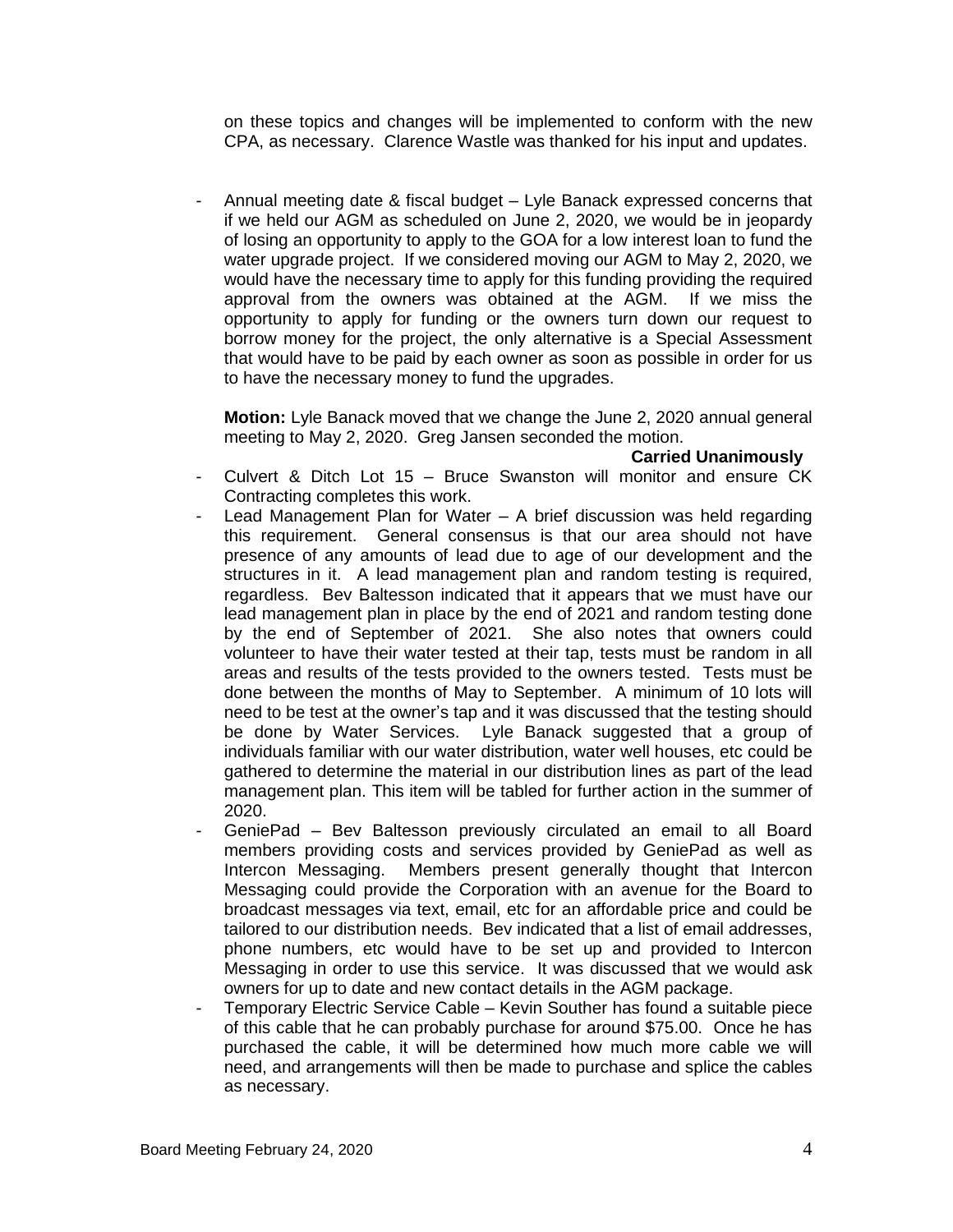Water upgrade – Lyle Banack provided an update on the status of the water upgrade and his contact with Minnow Engineering. Lyle will continue to work with Pat Fisher from Minnow Engineering and update Board members or schedule a meeting, as necessary. Board members present expressed the need for this project to begin in the summer of 2020 and will continue to work towards that timeframe.

## **New Business**

Epcor Billing – Bev Baltesson advised the Board that the electric price cap regulations ended in December of 2019. While the price cap was in place, there was a maximum amount per kwH that we paid. Without the regulation, we pay market price for electricity and this would be difficult to budget for and we could end up paying high electricity prices. Bev did reach out to Encore to inquire about contracted pricing, however, was advised that because we are not registered in Alberta Corporate Registries, we would not be eligible to receive these rates. Board members present agreed that we should look further into this. Bev will investigate further.

Development Application Lot 87 was received February 21, 2020. Bev Baltesson provided application to Kevin Souther for approval and offered to be  $2^{nd}$  board member required for approval.

Xplornet Tower Replacement - The Corporation has received an email from Waybest Tower Inc, previously circulated to Board members, and an Alberta First Call indicating that they would like to begin replacement of the Xplornet tower in March of 2020. Kevin Souther advised that he spoke with the contractor regarding the Alberta First Call, the requirement to move our shed, some snow clearing, etc. Bev Baltesson advised that she provided some background information while speaking with Kevin and sent him copies of correspondence relating to the project and would assist Kevin with clarification of the agreement with the Corporation and Xplornet, if required. Bev also made it very clear that Xplornet or its contractor is responsible for the work being done, including moving our shed from county property onto common property and that our owner's do not pay for any involvement with this project. Kevin will discuss the project with Bruce to coordinate moving our shed, clearing snow or equipment from the site, etc. Any time or equipment used to do this work will need to be billed to Xplornet or their contractor.

Bev Baltesson provided Kevin Southern a list of concerns including the requirement of the contractor to provide us with a current construction sketch, a construction timeframe, anticipated power interruptions, contact information should owners have concerns regarding the construction and owners on each side of the common property should be contacted to notify them of the start of construction.

Electrical Issue Lot 84 & 85 – An email was previously circulated regarding the reporting of this issue to the Board, engaging the necessary contractor / volunteer assistance, etc. It was unanimously agreed by email and discussed by Board members present that any water or site services repair should be reported to Site Services Director or, if not available, any available Board member. Kevin Souther will ensure Site Services contractors are aware of the purpose and process to report these types of issues. Owners are reminded that if they are going to be away from their property, it is recommended that they notify a neighbor or Site Services.